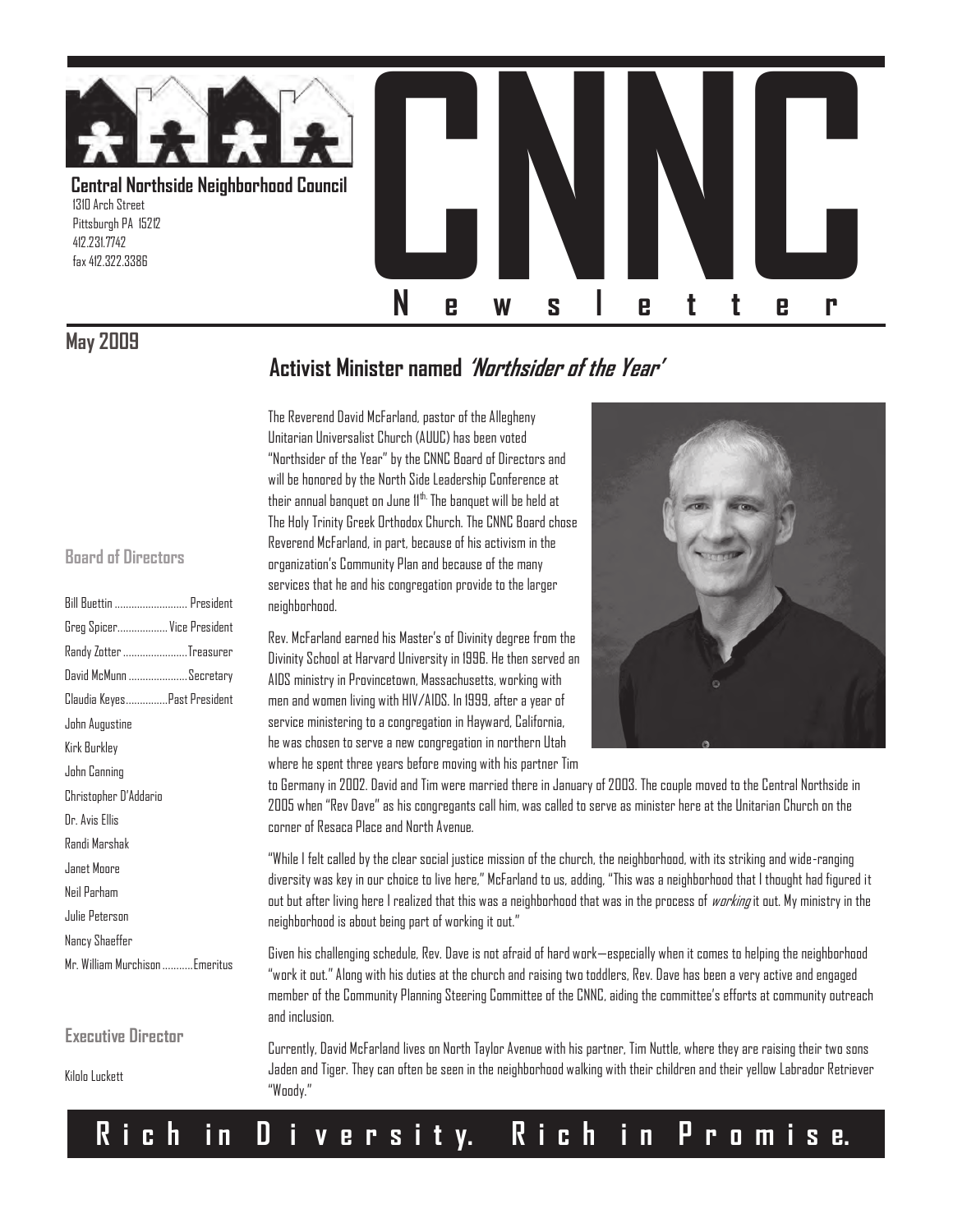

## **President"s Message**

A s our fiscal year comes to an end, I believe we can look back at the past 12 months and be proud of what we've accomplished, together. Of CNNC's many accomplishments, I am personally most proud of what is happening on Federal North. This block is the front door to our community and the blight that currently exists there has weighed on us for far too long.

I recently came across the text of my speech from board elections last May. In that speech I said "I personally believe our biggest opportunity to make positive change in our community is revitalizing our commercial corridors of Federal Street and North Avenue. Federal and North will not be easy projects; they involve considerable risk. To be successful they will need a visionary developer or developers, creative financing solutions, city and state support and (most importantly) a local community-based organization that has the skills and expertise to coordinate all these moving parts and at the same time ensure the final product will embody the collective needs and desires of the entire community."

At the time I had no idea how prescient this statement was. Fast forwarding twelve months, here's a brief list of our accomplishments to date: **[A]** Negotiated an agreement with the Urban Redevelopment Authority to give the community control of the most historically significant buildings in the block, including the Garden Theater, Masonic Hall and Bradbury building. **[B]** Formed a joint venture with the Northside Leadership Conference to create a community vision for the block, raising \$125,000 for the project and hiring a team of consultants to prepare a master plan and market study. **[C]** Supported Lawrenceville developer Bill Barron's plans to acquire and renovate the property on the northeastern corner of Federal and North and lease it to local café operator, Crazy Mocha. Additionally, we worked with Mr. Barron to replace the arched windows on the Federal Street side of the building. **[D]** Collaborated with Aiello Development to bring a \$5,000,000 mixeduse building to the corner of Federal North opposite of Crazy Mocha, which will be anchored by a bank, two restaurants and 14 apartments on 3 stories. **[E]** Advocated for and awarded \$2,000,000 of funding from the Governor to kick start the physical redevelopment of the Garden Theater block, including ensuring the Aiello Development project comes to fruition, restoration of the historic facades, and streetscape improvements. **[F]** Spearheaded an effort to bring metered parking to Federal Street so patrons of the local businesses are able to park on the street in front of their stores.

Still, much more work must be done to bring this corridor back to life. With hard work and a little bit of luck, perhaps our children will never know Federal North as it is today. Here's to hoping they will only know it as the place they go to eat, shop, bank, work, volunteer, hang out with friends and maybe even watch a movie, see a concert or check out the latest art exhibit.

## **CALL FOR ARTISTS: [Re] Envisioning Our Neighborhood**

Recently, the CNNC Board of Directors endorsed the Communication

Committee's request to move forward with a logo/branding contest for the organization. The Committee is looking for local artists to craft a unique visual representation of our organization's slogan, "Rich in Diversity, Rich in Promise."

Before changing the current logo, both the Board and the General Membership would have a chance to vote on the competing designs (or, alternately, to keep the current logo.) Once adopted, the design would become part of all of our organization's official correspondence and would appear in the masthead of the newsletter.

At this early point, we are asking any interested artists to contact us directly at info@cnnc-pgh.org (please put "CNNC logo" in the subject line) or contact us via the offices at Arch Court. You should also contact us if you know of ways to reach local artists who might be interested.

Please keep in mind that competing logos should all be able to reproduce well in color, black and white and grayscale.

The anticipated deadline for accepting entries is **July 1st, 2009**.

**"The future belongs to those who give the next generation reason to hope."**

**Teilhard De Chardin**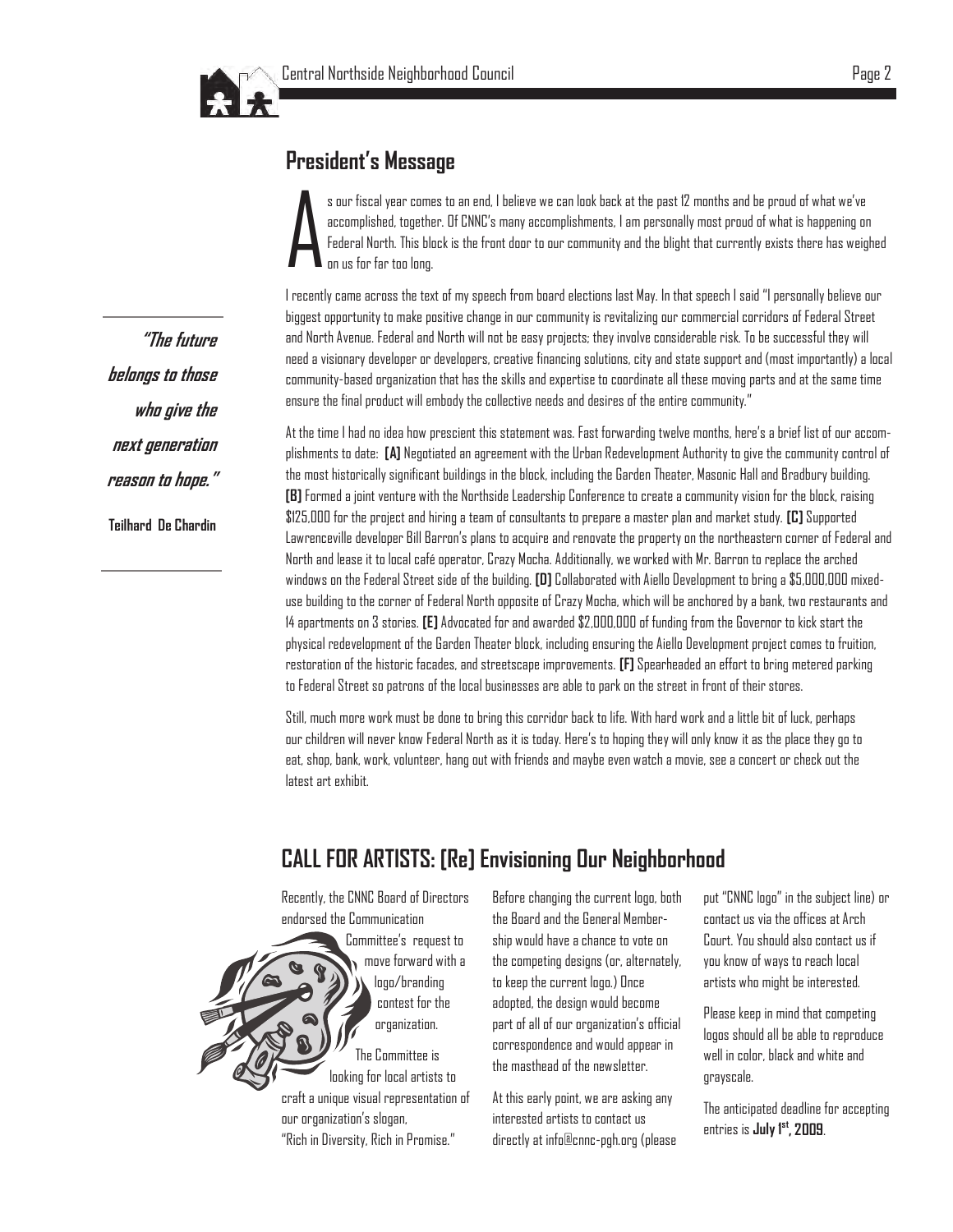

## **Volunteers Help Green Up Brighton Road**

On April  $4^{\text{th}}$  2009, the Allegheny Market House Co-op (AMHC) partnered with TreeVitalize Pittsburgh to plant 10 large trees along the Central Northside portion of Brighton Road. Many of you may know the Allegheny Market House Co-Op for their Saturday Twilight Markets during the summer at Mechanics Retreat Park at the corner of Jacksonia and Buena Vista in the Mexican War Streets. According

to AMHC President Brad Spencer, "This tree planting along with other Brighton corridor and Brighton Place initiatives primary aim is to promote investment and bring attention to our budding business corridor."

Some 19 volunteers dedicated their Saturday to plant these ten street trees along Brighton Road. Becky Coger, the AMHC VP and a long time Northside resident spearheaded the project with TreeVitalize, a non-profit organization that partners with community groups and other nonprofits to "restore tree cover in the Pittsburgh region."

## **Voting Procedures for May 2009 Election**

Doors will open at 6:30 pm. Members eligible to vote will sign next to their name on an alphabetical list available at corresponding tables, these members will receive a paper ballet. The meeting will begin at 7:00 pm and each candidate will be allowed 3 minutes to address the membership. The election will begin at 7:30 pm. The closed ballot box will be centrally located in the room and Elections will continue until 7:45 pm or until all who wish to vote have done so. Ballots will be counted in a secured area by members of the Board of Directors not seeking re-election. Results will be announced before the close of the meeting.

In accordance with the amended by-laws approved on April 20, 2009, each member shall be entitled to one vote, provided he/she is **[A]** present at the meeting, **[B]** has attended at least one other regular membership or special membership meeting as a dues paid member within the last twelve months, **[C]** is a member listed in the membership list on the record date as established under Article lll, Section 1 of these By-Laws and **[D]** is current with dues.

Also in accordance with the amended by-laws, a member is now defined as any person, at least eighteen years old, who is current with membership dues and resides in the Central Northside Neighborhood. An individual member is eligible to cast one and only one vote or ballot per CNNC decision or election. Group members are not eligible to vote in council business, including the Board of Directors elections.

If you have any questions about your eligibility to vote or the procedures outlined in this article, please contact CNNC office at **412.231.7742** or by email at **info@cnnc-pgh.org**

## **Council Candidates Clash Over Issues and Experience**

On Monday evening, April 20<sup>th</sup>, the CNNC hosted a candidate's forum for the three major candidates in the race for the District 6 seat on Pittsburgh City Council. Addressing the crowd of about 60 of CNNC members and guests were incumbent Councilwoman Tonya Payne and her two challengers, Daniel Lavelle and Mark Brentley, Sr.

While the candidates had areas of clear agreement in terms of issues like crime prevention and the need to foster a stable tax base in the city, they also clashed on issues such as the level and type of experience needed for the job and the rate of progress on development projects throughout the district.

The forum lasted for just under 90 minutes and the candidates answered questions from the moderator, CNNC VP Greg Spicer, and later questions submitted from the audience. The questions posed to the candidates covered a variety of issues facing our community including economic development, labor, preservation,

**""The scarcest resource is not oil, metals, clean air, capital, labor, or technology. It is our willingness to listen to each other and learn from each other and to seek the truth, rather than seek to be right."**

**Donella Meadows**

homelessness, crime prevention, youth services, housing policy and the possible merger of city and county governments.

The primary election will be held on Tuesday, May 19, 2009.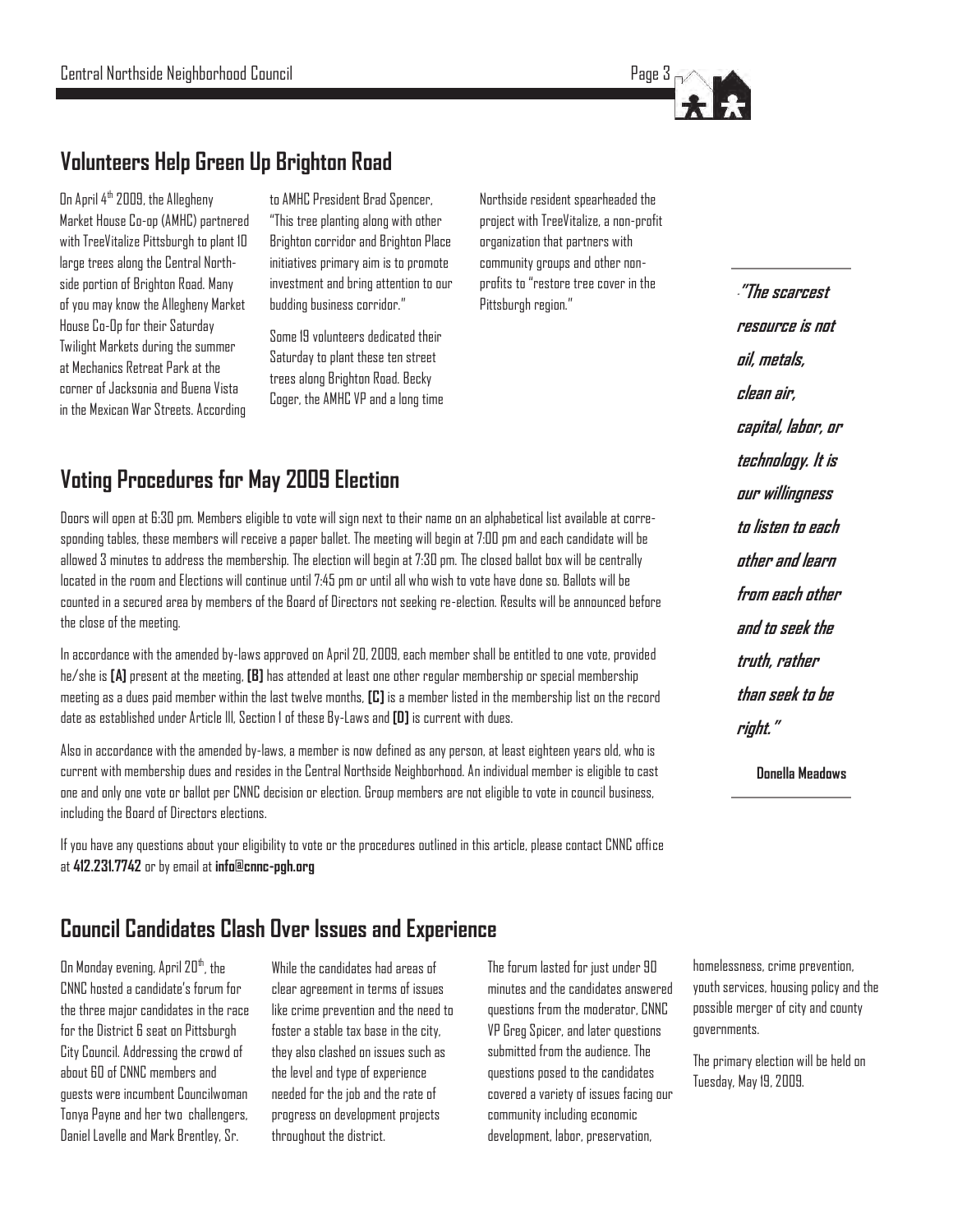

**"All great changes begin with conversation." Juanaita Brown**

**Avis Ellis** Late arrival: edited for word count only. See page 6.

**Avis Ellis** Late arrival: edited for word count only. See page 6.<br> **Joe Mansfield** I moved from throughout the action. I received my other committees as well. Itruly enjoy (WS in February 2003. With pertners. I Leu Unive **Joe Mansfield** I moved from throughout the nation. I received my I moved from Chicago to the MWS in February 2003. With partners, I started the Monterey Pub at 1227 Monterey where I lived until moving with TokukoYoneya, a 25 year resident of the war streets, in 2006. Since selling my interest in the pub in 2006 I've worked in the pre-engineered steel building business as an estimator and project manager for large projects

BA in Business Administration from St. Leo University in 1980 and my JD from Thomas M. Cooley Law School in 1984. Since moving to Pittsburgh I have only lived on the Central Northside. In addition to my membership in CNNC I am also a member of the Mexican War Streets Society. I am currently the Co-Chair of the CNNC Safety Committee and have contributed my time to

It was an amazing moment **Jan Meyers** 

when I rediscovered Pittsburgh three years ago. "Why Pittsburgh my family and friends?" ask still, and I never tire of explaining what a great decision I made to choose the Northside of Pittsburgh in which to retire from 20 years of teaching in Europe. In my speech, US Government, and English classes I trained young adults to

**Lan Meyers** R was an anias-<br>
uncomparative of the American statistical control in the statistical control in the statistical control in the statistical control in the statistical control in the statistical control in the become positively participating members of the American society and, now, it is my turn. My husband and I love our "historic" home and neighborhood. Putting expertise and passion together to contribute to the positive development of our neighborhood seems to be a perfect match. Serving on the By-laws Committee has allowed me to meet many devoted people also serving this neighborhood

other committees as well. I truly enjoy living in the War Streets and since growing up as a child in Jersey City, have never had closer neighbors and friends. I want to participate in the ongoing movement to make the Central Northside a better place. My platform for running for the board is simple. I will strive to promote a safe, diverse and enjoyable place to live, work and attend school.

and provided me with valuable information with which to make decision for the future of the CNNC. I am excited to be a part of a community revitalization program that serves our diverse population.

#### Dennis McAndrew The build a better future for Central<br>Dennis McAndrew <sub>strength</sub> Northside. I commend all those v The

of our community is a forecast of our future. Whether we become a community with a high quality of life depends on our fundamental commitment to each other and our active involvement in enhancing our neighborhood's future. My experience and qualifications make me enthusiastic about the positive things I would bring to CNNC to

Northside. I commend all those who have served on the Board through the years for bringing us to this point of renewal. As a Board member, I would encourage this renewal and development. The skills I would utilize were honed in 30+ years in the nonprofit sector. Before my recent retirement, I was the CEO of drug/alcohol, health care and senior service organizations. I have a record of success in managing complex, community-based initiatives and achieving real results. I am driven by a vision of what we can achieve together. I ask you to choose me to continue the creativity, collaboration and community development as we plan for our future.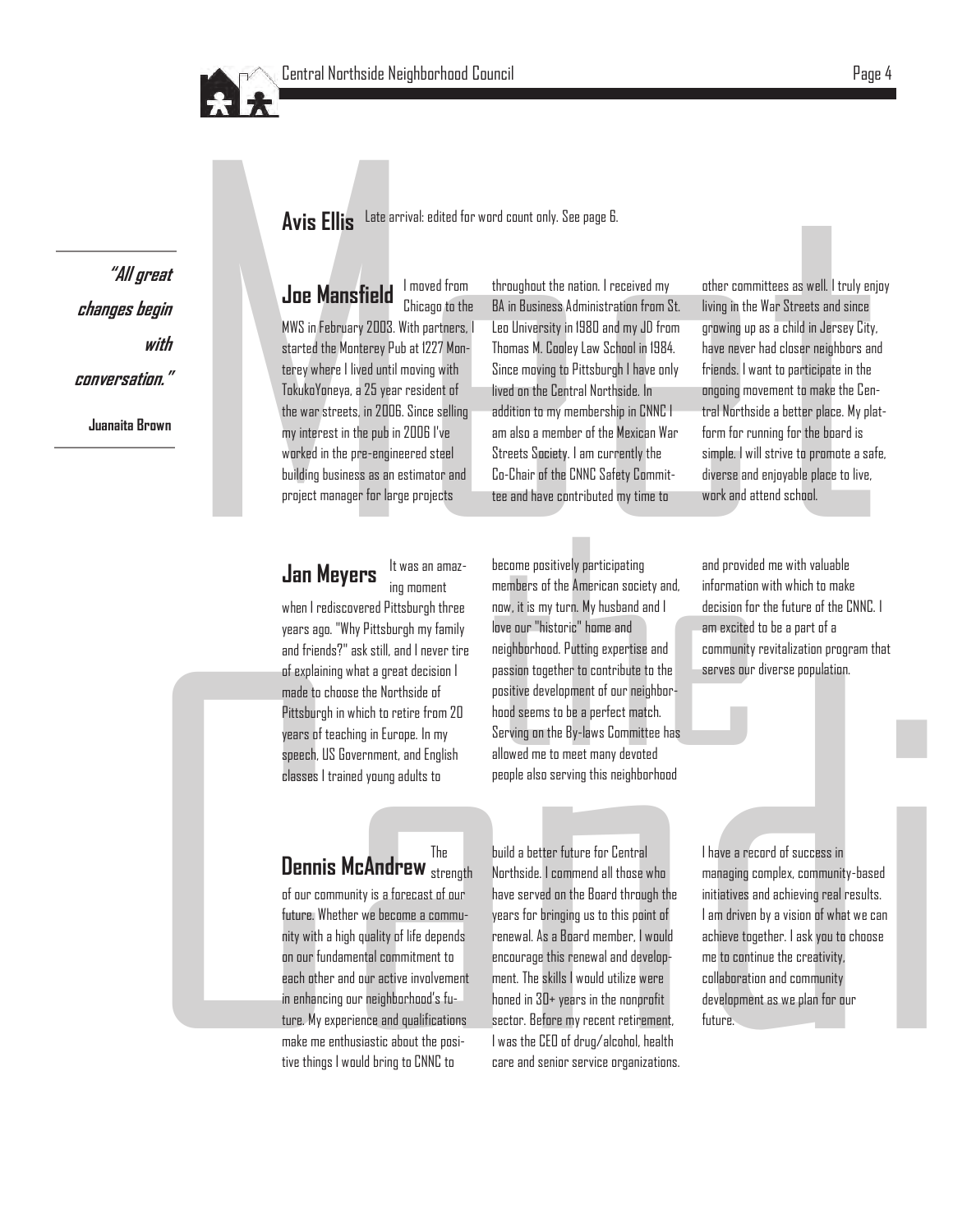### **David McMunn** This candidate did not submit a bio.

#### **Neil Parham** Neil Parham has been in

the Central Northside since May 2008 and was elected to the board during the Fall special election. Neil works at PricewaterhhouseCoopers where he is a member of the Human Resources team focusing on recruiting for the Lake Erie Market that consists of Pittsburgh, Buffalo and Rochester NY,

and Cleveland OH. He also assists with special projects related to diversity, retention, and performance. He was appointed to the City of Pittsburgh Commission on Human Relations in 2007 by Mayor Luke Ravenstahl and was nominated for Pittsburgh's 40 under 40 award in 2006 and 2008. In his free time, Neil volunteers with a handful of other

non-profit and professional organizations but also finds the time to relax, connect with family and friends, and play dodgeball. Neil hopes to continue working with the CNNC as a board member to ensure that each and every voice that the CNNC represents is heard and considered throughout the decision making process.

#### **Julie Peterson** I have now served on

the Board since October 2008 and I am looking to continue onto a 2 year term. I currently work on the Communication Committee, sending annoucements, working on our website and making sure the neighborhood is kept up to date with what's happening at the CNNC, which also includes mailing the Newsletter to the

**Julie Peterson** Invocence entire neighborhood, not just our particular particular tens in the second of the control of the control of the control of the control of the control of the control of the control of the control entire neighborhood, not just our membership list. I also served on the Recruitment Committee that hired our new ED and Chair the Youth Committee. Who said serving on a Board was boring! The CNNC have definitely kept me busy and I've learned a lot, I've learned that you cannot please all of the people all of the time! But I also learned that you've got to be engaged and willing to step outside

your own comfort zone to get things done. I'm a very active and hands on member of this Board, there are very few things that I don't feel comfortable tackling and through the continued support of my husband Jason, my friends and neighbors I hope to continue to make positive changes for all in this great neighborhood. Thank You for your support.

**"Respect is the center of the circle of community."**

**Manitonquat**

**David Shlapak** 

raised in a

steel town west of Cleveland. The first one in my family to graduate from college, I've worked for 26 years at RAND, a non-profit "think tank", where I focus on national security issues. After living all across the country, Belinda and I seized an opportunity to trade DC's suburban sprawl for city life, coming to Pittsburgh and the

Central Northside eight years ago. We remain happy with our choice; this beautiful, welcoming, dynamic, and diverse neighborhood suits us. We all know the problems we face: Not enough jobs, and too many guns, too many drugs. Bored, restless kids looking for trouble, and too often finding it. Derelict buildings and litterfilled empty lots. The list, sadly, goes on. The CNNC can't fix these problems

 work to be done, and I want to help; by itself. But, as we've seen recently, capable leaders and enthusiastic members make it a powerful catalyst for progress. We must build on that success and try even harder to make the Central Northside a community where all of our neighbors can proudly live with dignity and in safety. There's that's why I asking for your support.

Thanks for your consideration.

**Candidates continue page 6**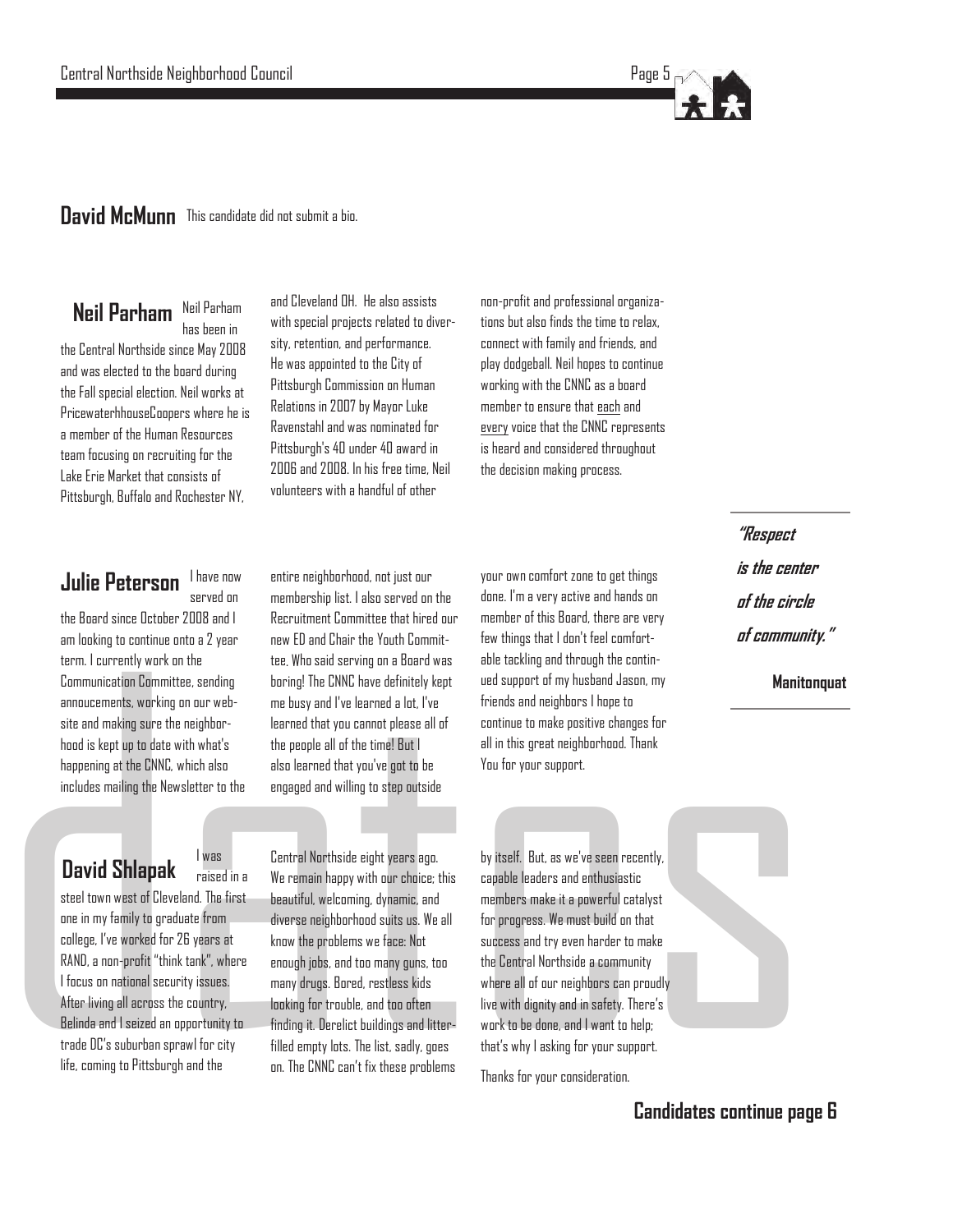

## **Meet the Candidates**

**[cont"d from page 4-5]**

lived in Central Northside since 1997. An IT manager for The Bank of New York Mellon, I'm married to Glenn Olcerst, an attorney and artist who has lived in the War Streets since 1976. I fell in love with this place immediately and tried to help where I could: I served on the Allegheny Commons Steering Committee, developing a master plan and selecting a landscape architect

**Avis Ellis** As a resident and as a current member of this board I am quite qualified to assist in the successful achievement of the major concerns of the people of this neighborhood, as stated in the mission statement of the CNNC. My qualifications include more than 30 years of service on state and country wide, community, political, academic

**Barbara Talerico** "I've

for the park. As president of the Mexican War Streets Society, I improved its financial situation; worked with the Mayor and URA to bring businesses and artists to our area; had the newsletter professionally produced and mailed to every resident; and established the website. I chaired the fundraising committee for Manchester Craftsmen's Guild / Bidwell Training Center and served on a marketing committee for Pittsburgh

years of service on state and country<br>wide, community, political, academic has already been given to the board<br>has already been given to the board and philanthropic boards. My qualifications also include the life long personal and professional interaction with a diverse population especially on the basis of interaction, understanding and communication. As an African American female with a phd in psychology who has a nation wide experiential background my time that has already been given to the board

History and Landmarks Foundation. Last year, on behalf of the CNNC, I coordinated the painting of the colorful mural on the Garden Theater block, and served on the Federal/North Committee. I'm running for the CNNC Board because this dynamic organization is making great strides for the neighborhood I love and I have the experience and ability to help it achieve its goals."

convinces me that these are absolutely necessary qualifications to support my continuing as a member of this board. I am of diversity re: gender and of being a person of color and am nationally experimentally qualified. You and I will be well represented by my continued service on the Board of Directors of the CNNC.

# Rich in Property Commons Garden Society **Allegheny Commons Garden Society**

Do you like to dig in the dirt? Would you like to learn more about gardening from experts, without having to maintain a big yard or garden yourself? The Allegheny Commons Garden Society needs you! As part of the ongoing renovation of Allegheny Commons Park, we are organizing the ACGS to manage the planting and maintenance of the garden beds in the park.

We have identified "captains" who are responsible for organizing the work needed for each garden bed. We are now looking for volunteers to assist with weeding, planting, mulching, trimming, and other maintenance activities with the coordination of the captains. The time commitment and expertise required can be as little or as much as you have to offer. But if

you are a frequent user of the park, or simply enjoy it from afar, we need you!

For further information on the Allegheny Commons Garden Society please contact Laurie Charlton, 412.586.7658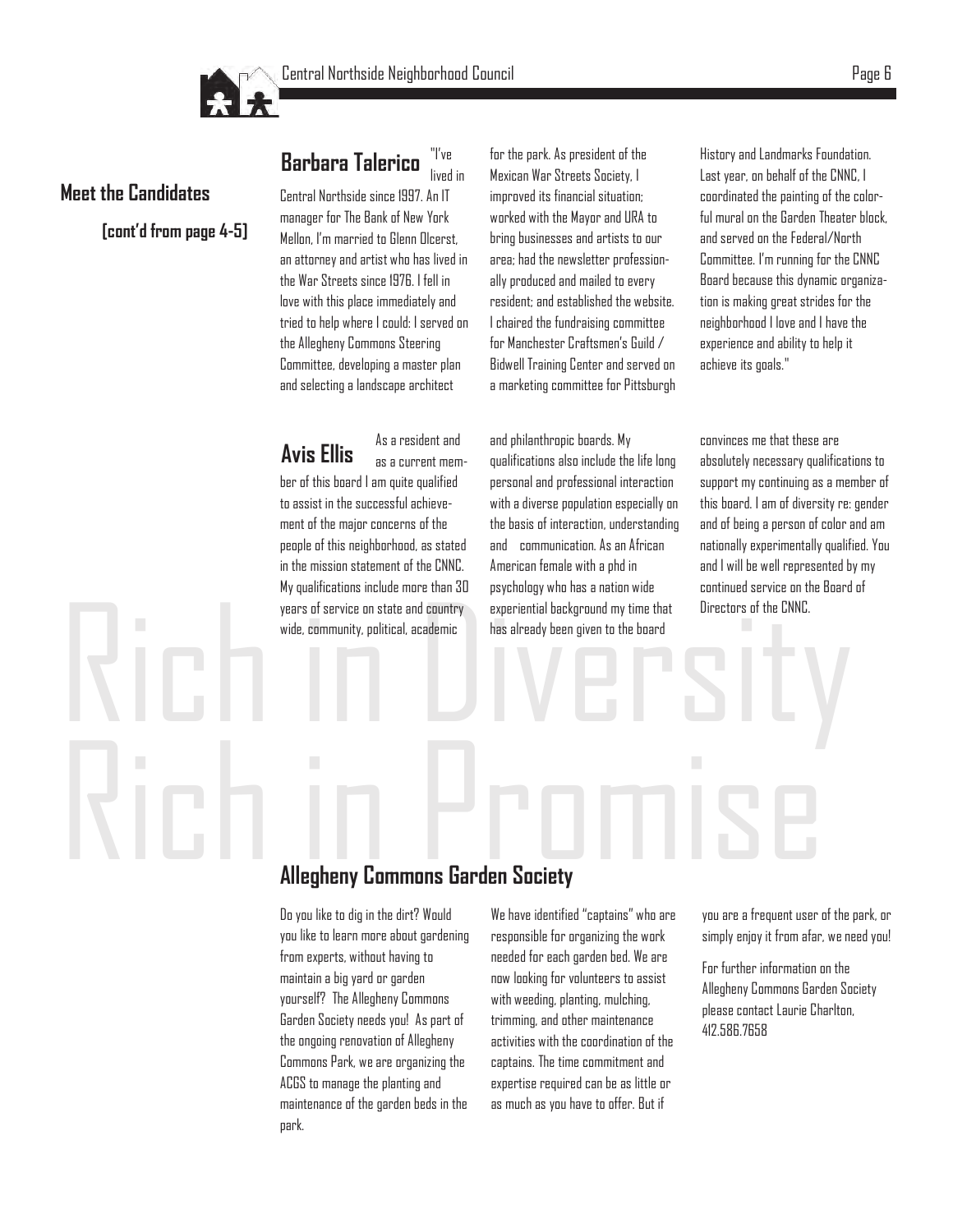

## **May 2009 General Membership Meeting**

| ŊΑ |  |  |  |
|----|--|--|--|
|----|--|--|--|

- TIME ..................................................................... 8:00 pm
- LOCATION...................... Allegheny Traditional Academy

## **May Meeting Agenda**

- **Board of Directors Candidate Introduction**
- **Board of Directors Election**
- **Bill Barron will present updated plans for Crazy Mocha**
- **CNNC Financial Review**

## **Upcoming Events**

- May 18 (Monday)  $\sim$  General Membership Meeting  $\sim$  7:00 pm  $\sim$  Allegheny Traditional Academy
- June 14 (Saturday) ~ Liberation Spirit ~ 9:30 am ~ AUUC
- WATCH for the Upcoming Community Planning Meetings

## **Announcements**

- Kayak Pittsburgh ~ Lake Elizabeth ~ OPENS May 23 (Saturday) Hours: Monday-Friday 4:00 pm to dusk and Saturday -Sunday 11:00 am to dusk. Rates: \$5.00 per person (solo and tandem kayaks only)
- May Meeting Agenda<br>
. Board of Directors Candidate Intr<br>
. Board of Directors Election<br>
. Bill Barron will present updated p<br>
. CNNC Financial Review<br>
. CNNC Financial Review<br>
. CNNC Financial Review<br>
. WATCH for the Upcom didate Introduction<br>
tion<br>
tion<br>
tion<br>
Membership Meeting ~ 7:00 pm ~ Allegheny Tradi<br>
ation Spirit ~ 9:30 am ~ AUUC<br>
ommunity Planning Meetings<br>
xabeth ~ OPENS May 23 (Saturday) Hours: Monday<br>
xabeth ~ OPENS May 23 (Satur egheny Traditional Academy<br>
urs: Monday-Friday 4:00 pm to dusk and<br>
and tandem kayaks only)<br>
ing a series of events dubbed, "Liberation<br>
ary of the Stonewall Riots. The church is<br>
0.30 cm to the appula Env Anida Bonda ad<br>an<br>s<br>s<br>s  $\bullet$ Spirit" on Saturday, June 14, 2009 to celebrate the 40th Anniversary of the Stonewall Riots. The church is planning a 9:30 am worship service followed by bus transport at 10:30 am to the annual Gay Pride Parade downtown. All are welcomed to attend.  $\texttt{STONEWALL} \sim \text{The Allegheny Unitarian Universalist Church is holding a series of events dubbed, "Liberation$ i l i i l i i , i i
	- Currently we have one remaining CNNC camera left to install, we can control the positioning. As per the Mayor's commitment, installation of the CCTV Cameras that will be connected to Zone 1, will hopefully begin mid to late May. We will communicate with the Police as to the positioning of these cameras and if anyone would like to nominate a location for a camera, please contact us with your suggestions. In light of the recent vandalism and car break-in's on Monterey there seems no better time for these cameras to arrive.<br>CNNC Safety Committee info@cnnc-pgh.org